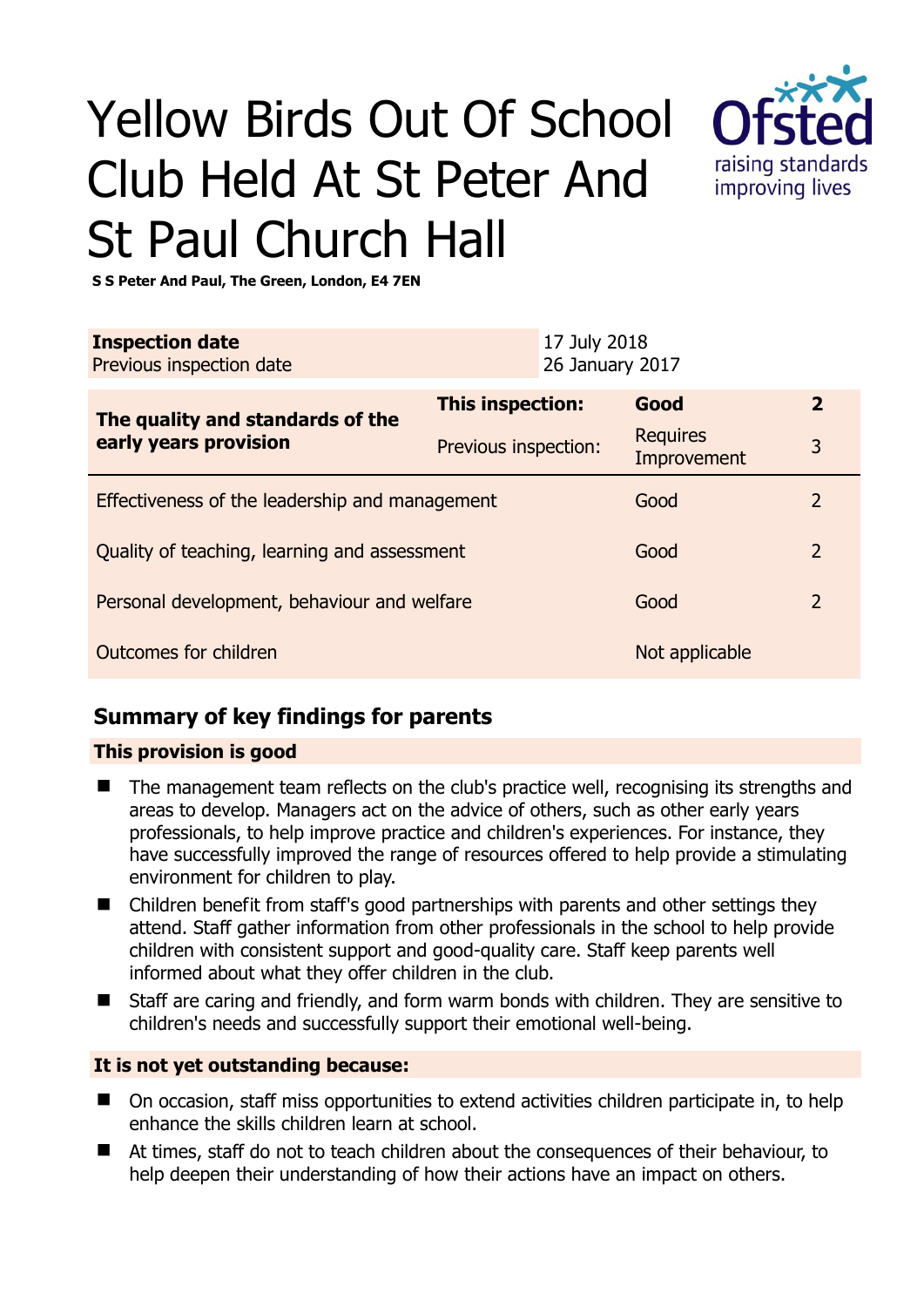## **What the setting needs to do to improve further**

#### **To further improve the quality of the early years provision the provider should:**

- develop staff's interactions to provide more opportunities for children to practise and master skills they are learning at school
- improve staff's knowledge of how to manage children's behaviour so that children gain a greater understanding of the consequences of their actions.

## **Inspection activities**

- The inspector held discussions with the provider about how the setting reflects on the quality of its service.
- The inspector viewed documentation during the inspection, such as the setting's policies and procedures, and children's attendance registers.
- The inspector observed the interactions between staff and children as they engaged together in activities.
- The inspector held discussions with the manager and staff during the inspection about children's care and the activities provided for them.
- The inspector took into account written and verbal views of the parents and carers and engaged with children at appropriate times.

#### **Inspector**

Anneka Qayyum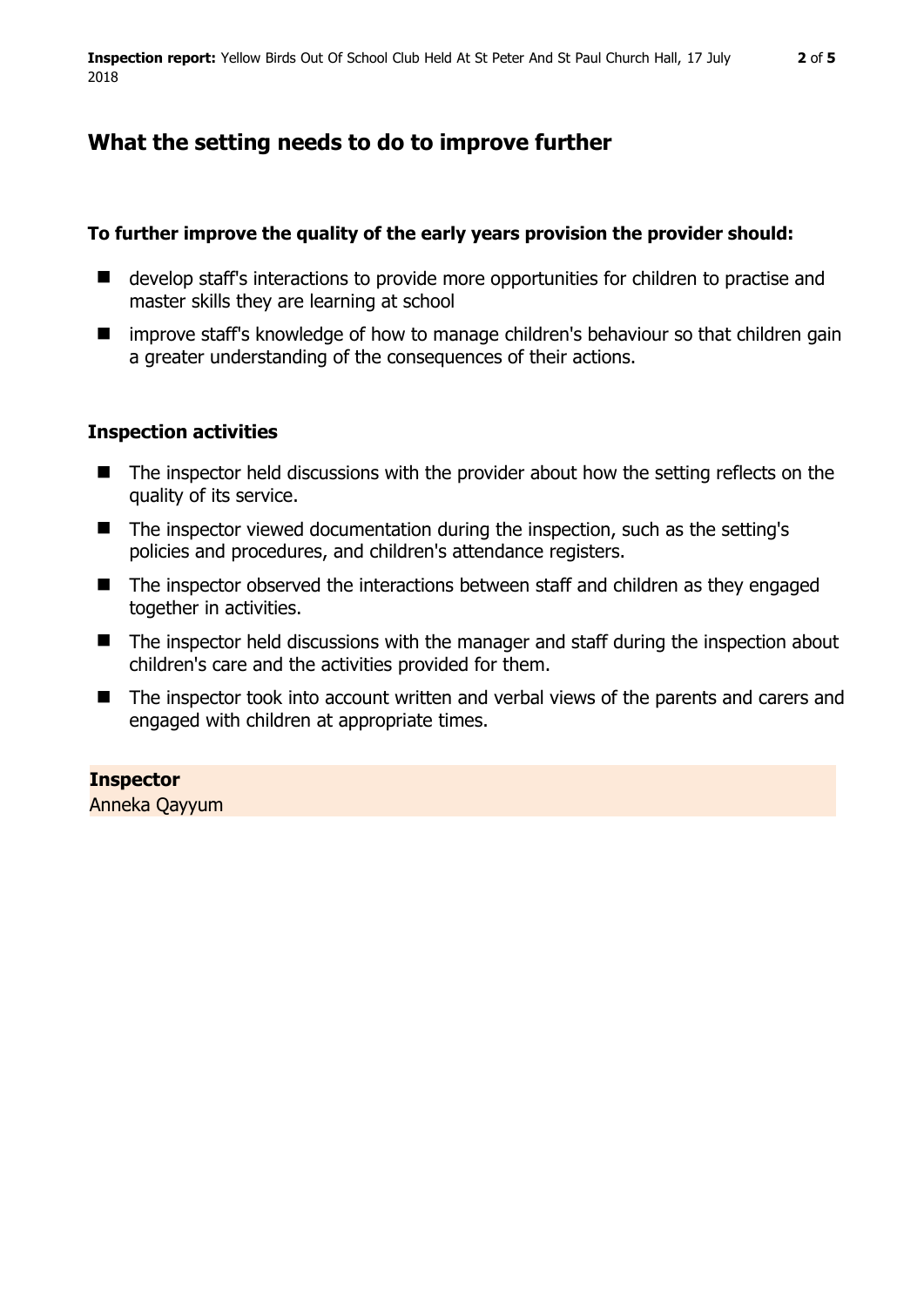# **Inspection findings**

#### **Effectiveness of the leadership and management is good**

Safeguarding is effective. Leaders understand their responsibility to protect children and implement effective policies and procedures to ensure their welfare. Staff know how to recognise and report any signs that indicate a child may be at risk of harm. The management team monitors staff's practice well and reflects on the quality of their practice effectively to help improve children's experiences as needed. The team offers good opportunities for staff to develop their skills, such as developing their safeguarding knowledge through training. Staff have up-to-date knowledge of wider safeguarding issues and know how this has an impact on their day-to-day practice with children.

## **Quality of teaching, learning and assessment is good**

Children are confident and keenly explore the safe and welcoming environment. They have opportunities to choose the activities they want to engage in and staff respond to their interests well. Children concentrate during activities. They enjoy creative experiences, such as while painting pictures. They learn to use paint to make marks and develop their hand muscles and creative skills well. Overall, staff engage with children effectively. For instance, they provide opportunities for children to talk about their day and share how they feel. Children develop their conversation skills effectively and are confident speakers. Staff successfully support younger children during activities to help promote their involvement. For example, they join in and show children how to do things to help them learn to try and do things for themselves. Children are keen to have a go and join in with activities.

#### **Personal development, behaviour and welfare are good**

Staff support children's understanding of healthy lifestyles effectively. Children eat nutritious food, are active and enjoy playing outside. For example, they have opportunities to run and move in different ways outside to help develop their awareness of space and physical skills. Overall, children behave well. Children learn to be responsible and caring towards others. For instance, they help to pour their friends water and learn how to handle equipment carefully. Children are independent and develop good levels of selfesteem. Staff effectively assess risks in all areas that children use to identify and remove any hazards. Children learn to manage their personal needs well and develop an understanding of good hygiene practices. For instance, they learn to wash their hands before they eat.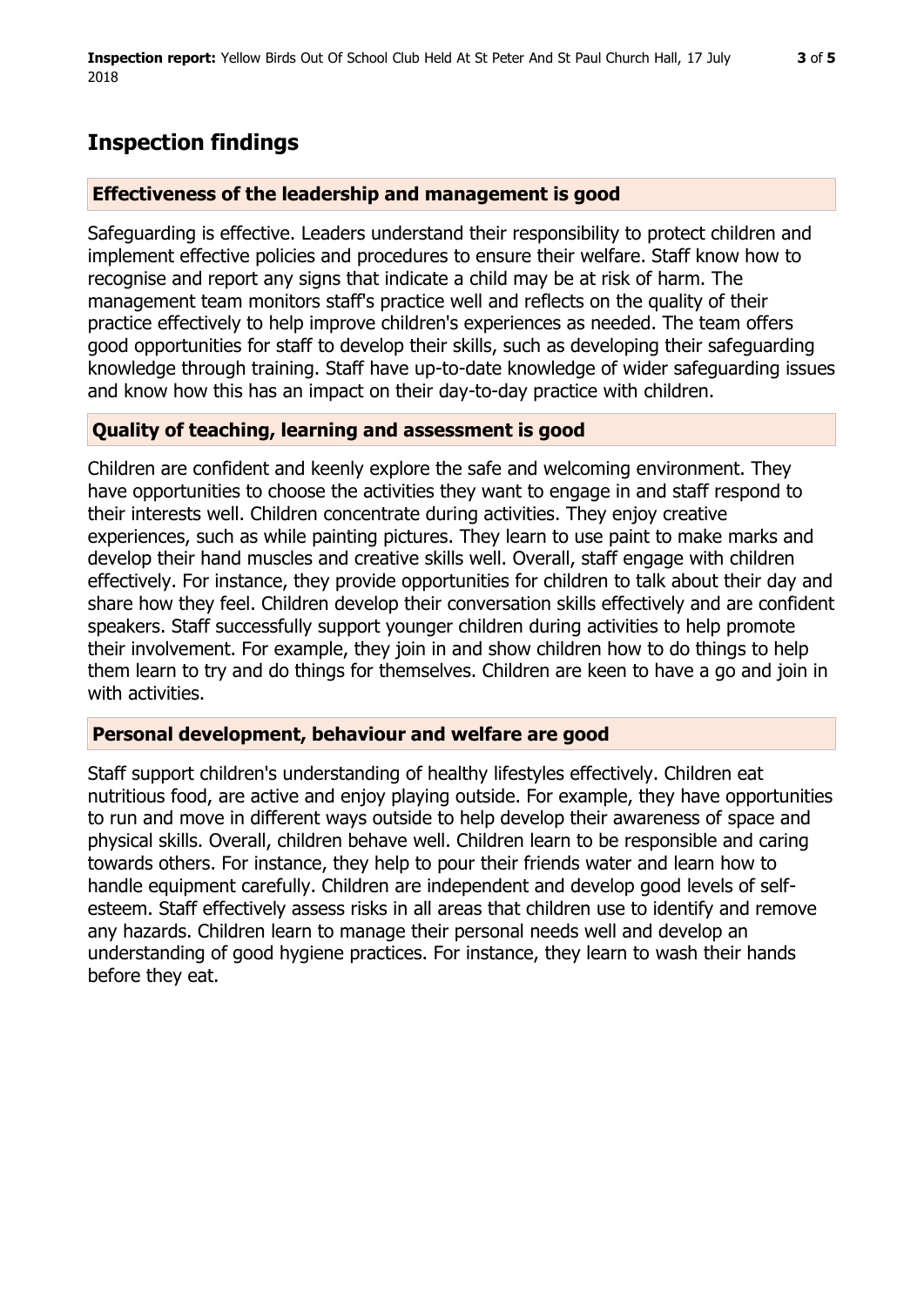# **Setting details**

| Unique reference number                             | EY501546                                                                             |  |
|-----------------------------------------------------|--------------------------------------------------------------------------------------|--|
| <b>Local authority</b>                              | <b>Waltham Forest</b>                                                                |  |
| <b>Inspection number</b>                            | 1137009                                                                              |  |
| <b>Type of provision</b>                            | Out of school provision                                                              |  |
| Day care type                                       | Childcare - Non-Domestic                                                             |  |
| <b>Registers</b>                                    | Early Years Register, Compulsory Childcare<br>Register, Voluntary Childcare Register |  |
| Age range of children                               | $4 - 8$                                                                              |  |
| <b>Total number of places</b>                       | 16                                                                                   |  |
| Number of children on roll                          | 23                                                                                   |  |
| <b>Name of registered person</b>                    | <b>Yellow Birds Play Academy Limited</b>                                             |  |
| <b>Registered person unique</b><br>reference number | RP905006                                                                             |  |
| Date of previous inspection                         | 26 January 2017                                                                      |  |
| <b>Telephone number</b>                             | 02095090006                                                                          |  |

Yellow Birds Out Of School Club Held At St Peter And St Paul Church Hall registered in 2016. This setting is situated in Chingford, in the London Borough of Waltham Forest. The setting operates Monday to Friday, before and after school, during term time only, from 7.30am until 9am and 3pm until 6pm. The setting currently employs three members of staff, including the manager. Of these, two hold appropriate early years qualifications at level 3.

This inspection was carried out by Ofsted under sections 49 and 50 of the Childcare Act 2006 on the quality and standards of provision that is registered on the Early Years Register. The registered person must ensure that this provision complies with the statutory framework for children's learning, development and care, known as the early years foundation stage.

Any complaints about the inspection or the report should be made following the procedures set out in the guidance 'Complaints procedure: raising concerns and making complaints about Ofsted', which is available from Ofsted's website: www.gov.uk/government/organisations/ofsted. If you would like Ofsted to send you a copy of the guidance, please telephone 0300 123 4234, or email enquiries@ofsted.gov.uk.